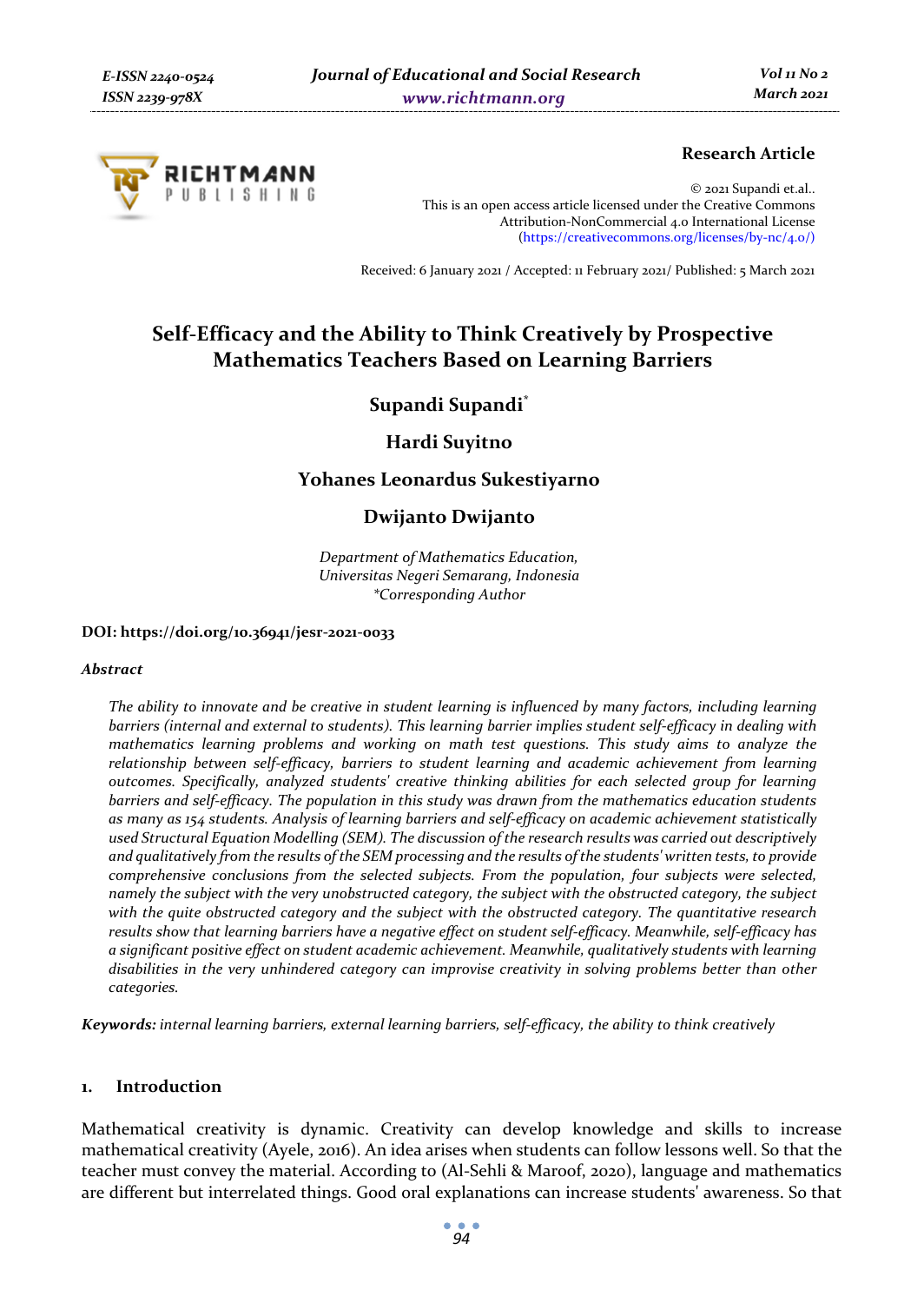students can pay attention to the factors that can improve their abilities in mathematics. Language is used to communicate in learning. This is in line with the opinion (Kisanga, 2019) that communication barriers are the main barrier to effective learning.

Mathematics is often referred to as the science of numbers and formulas. Mathematical creativity in critical and creative thinking is difficult to define. So that the potential for students' mathematical creativity cannot be measured (Akgul & Kahveci, 2016). However, divergent thinking, creativity scale, flexibility, and authenticity of students' answers include mathematical creativity. So that mathematical creativity becomes the basis for logical thinking, problem formation, and spatial thinking. Divergent thinking generates several ideas, while logical thinking evaluates the suitability of each idea (Haavold, 2018). In the context of mathematics, the rules and structures of mathematics, as well as the context of the problem are the relative basis for each truth and suitability of ideas. Divergent thinking is easier to define when compared to convergent thinking. Divergent thinking moves in several different directions, whereas convergent thinking moves in one direction. So that it shows the relationship between creativity and knowledge.

In students' mathematical creativity, the teacher plays a role in choosing math tasks that must be done with students (Levenson, 2013). Creativity in class does not refer to absolute creativity but relative creativity. Relative creativity considers the creativity associated with a particular reference group. Flexibility can be evaluated by determining whether different solutions use strategies based on different representations (eg algebraic and graphical representations), properties or branches of mathematics. Several studies investigated teachers' perceptions of creativity. Some teacher characteristics associated with creative students are cognitive, such as high intelligence and being original thinkers.

The development of mathematical creativity is often seen as a means and goal of education. Educational research efforts are often oriented towards proposing a framework for assessing creativity, particularly through problem-posing and problem-solving. Four factors that can be done to solve problems include mastery experience, social beliefs, physiological/somatic responses, and experiences (Dagdag et al., 2020). This framework relies on the concept of cognitive flexibility, which is described in the following terms: cognitive variation, cognitive novelty, and change in a cognitive framework. In the problem-posing context, the researcher assumes that a student manifests cognitive flexibility when proposing a new problem that is different from the input given, produces a new proposal that is far from the original item and can change his mental framework in solving the problem. Thus, cognitive flexibility appears as a complex and non-dimensional interaction. As a result, the construction of cognitive flexibility opens up a variety of possible ways to be creative (Singer et al., 2017).

Mathematics is a lesson that must be learned from an early age (Andini & Jupri, 2016). However, in learning mathematics in creative thinking, students often experience several obstacles. Barriers to learning refer to rules, policies or other events that prevent teachers from using student knowledge with student learning styles (Mangwende & Maharaj, 2020). Barriers are usually difficulties in understanding the problem, not being able to understand the keywords in the problem, and not being able to understand sentences. This often makes students confused. This difficulty occurs due to several factors. One of these factors is the teacher teaching factor that does not involve students 'activeness in confronting students' minds to solve problems.

Student learning barriers are a significant (quite high) problem in schools which includes various factors, namely student absence from school and late arrival at school (Martinez et al., 2016). Thus, these obstacles are associated with poor academic results. Lack of discipline is a major concern. So that teachers must be more concerned with establishing closeness with students so that it is easier to develop effective school interventions. This attention will reduce student learning barriers through social. Besides, students will also get used to being positive in social behaviour. The learning barriers faced by students are ontogenic and epistemological constraints (Cesaria & Herman, 2019).

Not only students who experience obstacles in learning, but also obstacles experienced by students. The obstacles experienced by students include learning difficulties related to difficulties in applying concepts, learning difficulties related to visualizing geometric objects, learning difficulties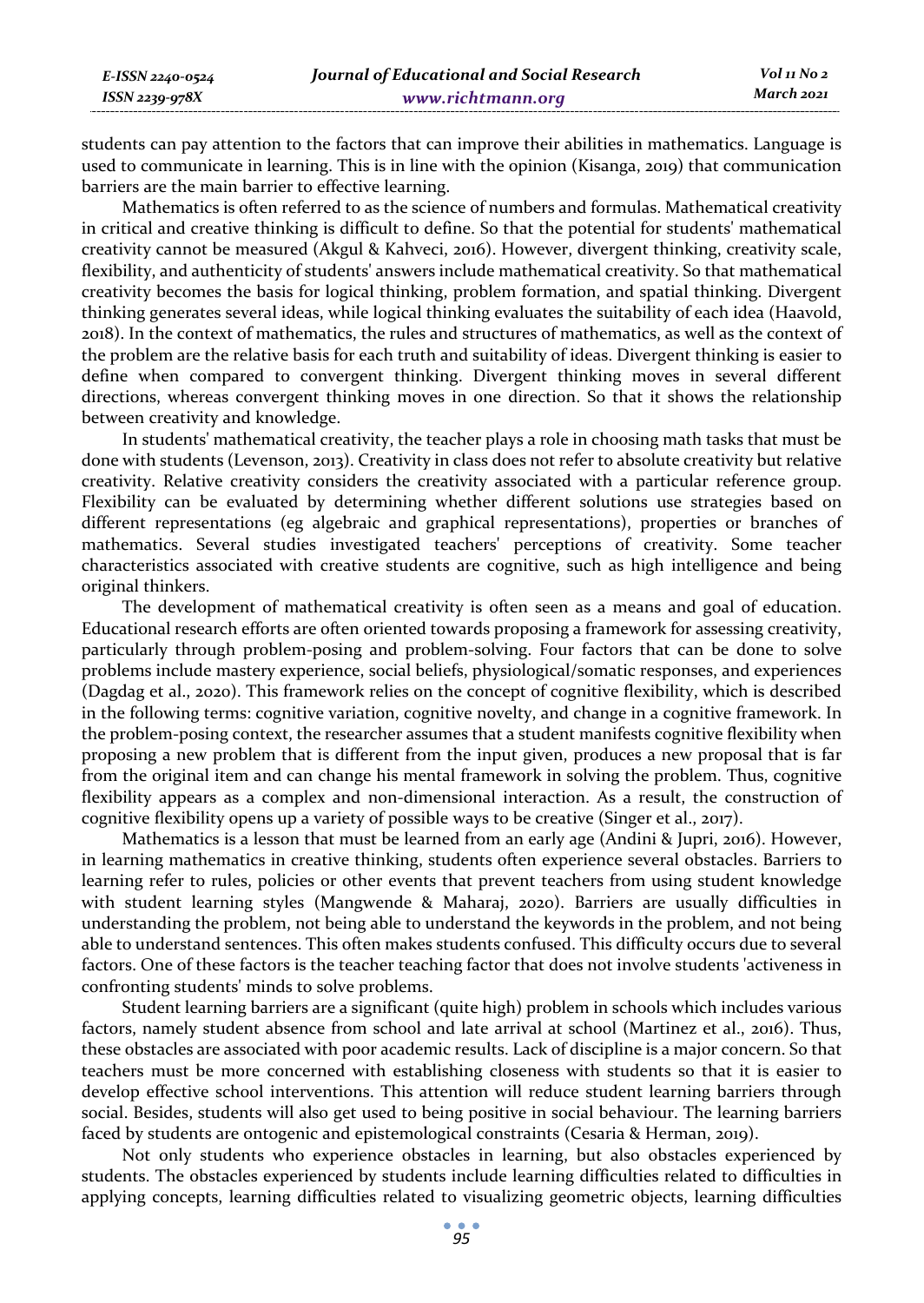| E-ISSN 2240-0524 | Journal of Educational and Social Research | Vol 11 No 2 |
|------------------|--------------------------------------------|-------------|
| ISSN 2239-978X   | www.richtmann.org                          | March 2021  |

related to difficulties in determining principles, learning difficulties related to understanding problems, and related difficulties in mathematical proof (Noto et al., 2019). Students must reconsider the conceptual understanding of the material being studied (Erlisa & Prabawanto, 2019). So that barriers to learning in the field of measurement need to be overcome as well as the modelling process (Gurjanow & Ludwig, 2020). Barriers are classified into three categories, namely social, pedagogical and systematic barriers. However, the most common obstacles were a lack of motivation on the part of students and a lack of parental support for education. Human information processing systems include various processing resources that are interrelated (Sharit & Czaja, 2020).

Learning in today's digital era can improve education delivery and reduce barriers to learning. Therefore, the use of e-learning is needed to expand the scope of the existing literature by highlighting the main obstacles in supporting this technology (Al-Azawei et al., 2016). The results of the literature review also revealed 12 major hindering factors for e-learning, all of which originated from students' self-aspects. So that technology can be both an advantage and a disruption to the learning process (Mills, 2020).

Mathematics is a process of arithmetic, so math skills are needed (Sevgi & Arslan, 2020). Mathematical skills and mathematical knowledge develop when learning is shaped by the environment. So that there is a reaction that leads to the development of attitudes towards mathematics. Mathematics learning is one of the most difficult fields for students since primary education (Castro et al., 2020). Many students have difficulty carrying out activities that are requested or understood. So that students feel problems are arising from the teacher. Underperformance situations in mathematics lead to beliefs of low efficiency. Thus, persuasion as evaluative feedback can have a promoter effect or weaken self-efficacy. Gao (Gao, 2019) states that students not only have different experiences but also have different points of view about the effects of math self-efficacy. Thus, the difference between students with high self-efficacy and students with low self-efficacy was also seen. Low self-efficacy indicates that students receive more negative feedback than praise. Therefore, they appreciate praise and make it an encouragement in the advancement of their potential. This is in line with self-efficacy as a moderating role in peer relationships (Li et al., 2020). Peers influence motivation to increase self-efficacy and gain benefit from peer groups.

Mathematical anxiety is a phenomenon that makes learning mathematics difficult for many different reasons. This is because mathematics that is not studied also affects students' perceptions of self-efficacy. The perception of self-efficacy is one of the determinants of mathematics success in a person. People with high self-efficacy in mathematics will be more comfortable with problems and solving them. However, individuals with low mathematical self-efficacy are less likely to be able to provide the required efficiency. If students are successfully taught various activities and increased selfconfidence, self-efficacy will also develop.

According to Aghazade (Aghazade & Moheb, 2017) that the self-efficacy of students in school activities has a significant relationship with emotion. Meanwhile, according to Skaalvik (Skaalvik et al., 2015), student self-efficacy greatly affects student learning motivation. Meanwhile, other research states that teachers play an important role in teaching and student efficacy (Julaihi et al., 2020). Student self-efficacy is a student's confidence in his ability to influence student abilities (Simamora et al., 2019). This is made clear by Lishinski (Lishinski et al., 2016) that self-efficacy is a person's belief in regulating behaviour in facing challenges to get the desired results. Self-efficacy is closely related to selfconfidence. An example is the student's sense of independence in mathematics.

Meanwhile, according to Ugwuanyi (Ugwuanyi et al., 2020) emotional intelligence, self-esteem, and self-efficacy are part of the psychological factors that determine student academic and achievement in mathematics. This happens because student success depends on the level of emotional intelligence, self-esteem, and student efficacy. If students increase their emotional intelligence factor, students will encourage self-esteem between students and teachers. This will result in student academic improvement. To make students believe in their abilities. Also, student efficacy will increase. Self-confidence is one of the factors that is expected to be a solution to learning difficulties in mathematics. Confidence in learning mathematics can be seen in student self-efficacy (Wulantina et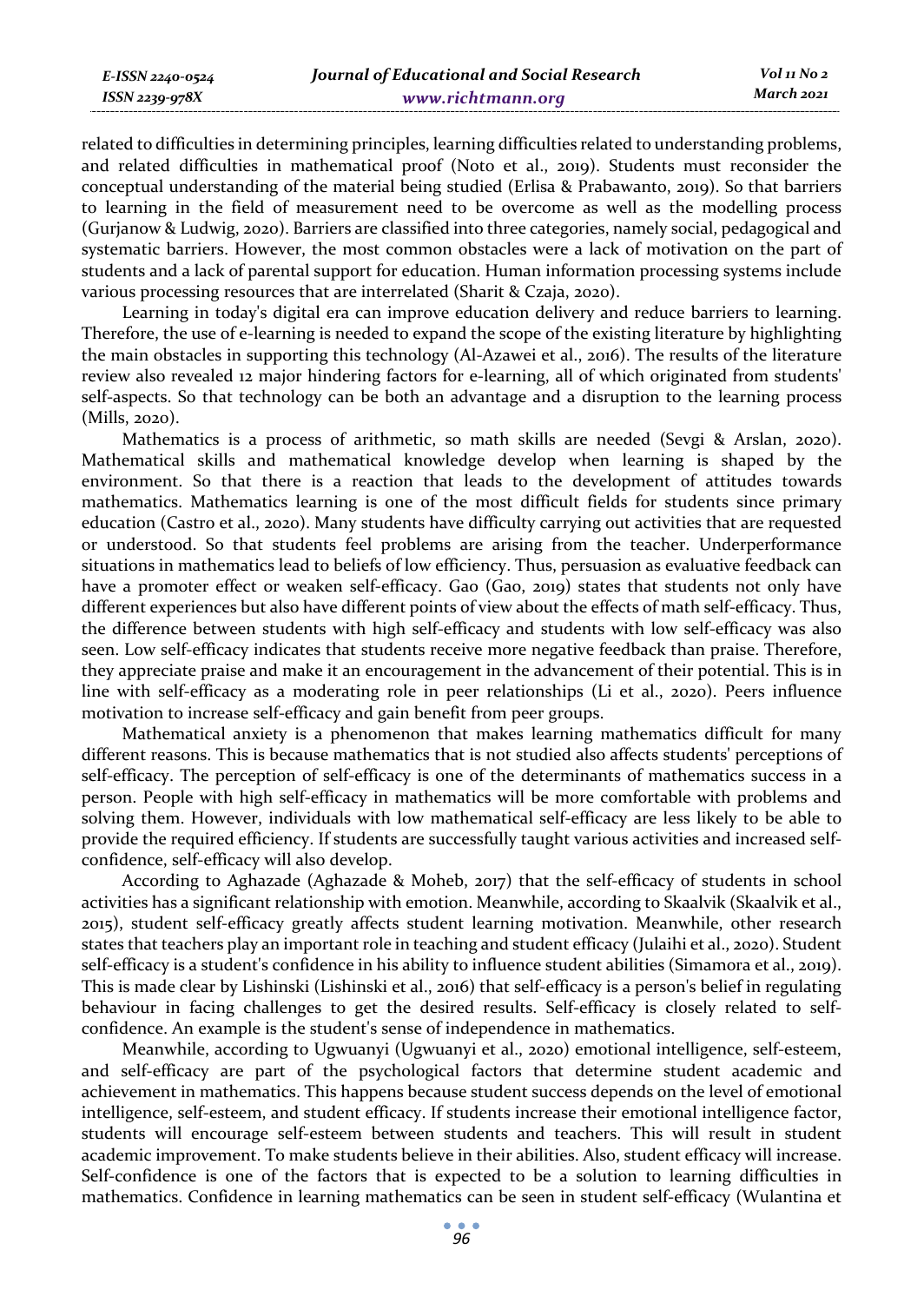#### al., 2020).

According to Carney (Carney et al., 2014) in increasing self-efficacy, not only students play a role, but teachers must also have self-efficacy so that there is a strong correlation between student achievement, student environment, and their abilities. Therefore, professional development can influence and increase teacher self-efficacy in learning practices. Adhikari (Krishna Prasad Adhikari, 2020) states that teachers' mathematical and pedagogical knowledge is the main component for mathematics teachers. Factors such as the school environment, workload, interpersonal relationships, teacher position in the school and community, and teacher professional involvement are also important for the development of self-efficacy beliefs in teachers. So, according to McMinn (McMinn et al., 2020) states that by improving the mathematics learning environment, self-efficacy for teaching subjects can be improved.

This article discusses the effect of self-efficacy on student creativity in learning. Student learning outcomes are examined in terms of their creative thinking abilities in terms of the learning barriers they face. Barriers to learning consist of internal learning barriers from within students and external learning barriers (from outside students).

#### **2. Research Methods**

# *2.1 Confirmatory Analysis*

Participants in this study were 154 mathematics education students. All students were given a selfefficacy questionnaire and learning barriers. The variables tested in this study are unobserved variables whose measurements cannot be carried out directly. Therefore, this study develops and adopts indicators from previous studies. To determine the accuracy of the indicators as a measuring tool (validity) and the ability of indicators to produce consistent measurements (reliability), a confirmatory analysis was carried out. A confirmatory analysis is carried out using the confirmatory analysis approach by evaluating the factor weights (standardized regression weight and probability values) as well as the reliability construct and the variance extracted.

# *2.2 Evaluation of Factor Weights*

Evaluation of factor weights in the confirmatory analysis is carried out through analysis of the value of standardized regression weight and probability using the following test criteria:

- a. If the standardized regression weight indicator value is more than 0.5 and the significance value is less than 0.05, it means that the indicator is the right measuring tool to measure the variable in question or the indicator can reflect the variable being measured.
- b. If the standardized regression weight indicator value is less than 0.5 and the significance value is greater than 0.05, it means that the indicator is not an appropriate measuring tool to measure the variable in question or the indicator is unable to reflect the variable being measured.

After analyzing the level of unidimensionality of the dimensions or indicators forming latent variables tested by confirmatory factor analysis, the next step is to carry out the analysis of Structural Equal Modeling (SEM) as a whole (full model).

In the series of empirical models developed and tested in this study, five hypotheses are also tested for the significance or significance of their effects. Hypothesis testing is done by analyzing the CR (Critical Ratio) value and probability with the following test criteria:

- a. If the CR value is more than 1.98 and the probability is less than 0.05, it means that the influence between variables can be proven or not statistically acceptable
- b. If the CR value is less than 1.98 and the probability is more than 0.05, it means that the influence between variables cannot be proven or cannot be statistically accepted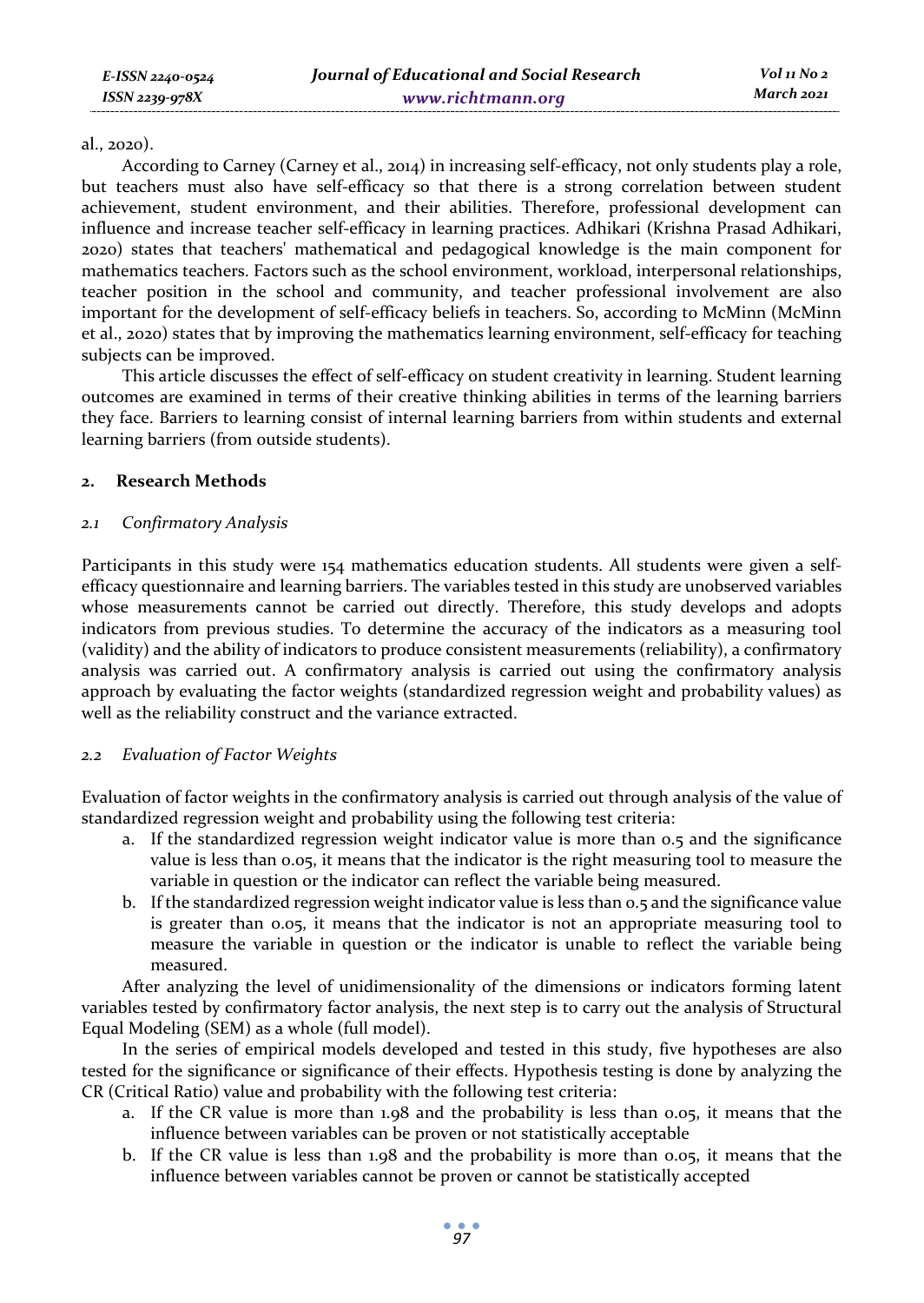#### *2.3 Analysis of Creativity*

The next stage is analyzing the ability to think creatively (an indicator of flexibility) based on the results of the work in answering questions of differential equations. In this stage, four subjects were selected. The first subject (S1) is students with learning disabilities in the very unobstructed category. The second subject (S2) and namely students in the category are not hampered. While the S3 subject is students in the quite obstructed category, and the fourth subject (S4) is students in the obstructed category (Table 1).

### **Table 1.** Learning Barriers

| Score      | Learning barriers   |
|------------|---------------------|
| $20 - 36$  | Very inhibiting     |
| $37 - 52$  | Inhibit             |
| $53 - 68$  | Pretty Inhibiting   |
| $69 - 84$  | Not inhibit         |
| $85 - 100$ | Very Not Inhibiting |

### **3. Results and Discussion**

The results of the evaluation of factor weights for each research variable indicator are presented in Table 2 and Table 3.

|                 |                          |                          | C.R.     | P    |
|-----------------|--------------------------|--------------------------|----------|------|
| $X_1$           | $\leftarrow$ --          | <b>Internal Barriers</b> |          |      |
| X <sub>2</sub>  | $\leftarrow$ ---         | <b>Internal Barriers</b> | 3.217    | .001 |
| X3              | $\leftarrow$ ---         | <b>Internal Barriers</b> | 4.609    | ***  |
| $X_4$           | $\leftarrow$ ---         | <b>Internal Barriers</b> | 4.156    | ***  |
| X <sub>5</sub>  | $\leftarrow$ ---         | <b>Internal Barriers</b> | 4.160    | ***  |
| X6              | $\leftarrow$ ---         | <b>Internal Barriers</b> | 3.618    | ***  |
| X <sub>7</sub>  | $\leftarrow$ ---         | <b>Internal Barriers</b> | 4.438    | ***  |
| X8              | $\leftarrow$ ---         | <b>Internal Barriers</b> | 3.504    | ***  |
| Xq              | $\leftarrow$ ---         | <b>Internal Barriers</b> | 4.206    | ***  |
| $X_{10}$        | $\leftarrow$ ---         | <b>Internal Barriers</b> | 4.211    | ***  |
| $X_{11}$        | $\leftarrow$ ---         | <b>Internal Barriers</b> | 3.983    | ***  |
| $X_{12}$        | $\leftarrow$ ---         | <b>Internal Barriers</b> | 4.298    | ***  |
| $X_{13}$        | $\mathtt{<}\mathtt{---}$ | <b>Internal Barriers</b> | 3.705    | ***  |
| $X_{14}$        | $\leftarrow$ ---         | <b>Internal Barriers</b> | 4.215    | ***  |
| $X_{15}$        | $\leftarrow$ ---         | <b>Internal Barriers</b> | 4.458    | ***  |
| X <sub>16</sub> | $\leftarrow$ ---         | <b>Internal Barriers</b> | 4.546    | ***  |
| $X_{17}$        | $\leftarrow$ ---         | <b>Internal Barriers</b> | 4.079    | ***  |
| $X_18$          | $\leftarrow$ ---         | <b>Internal Barriers</b> | 3.543    | ***  |
| $X_{19}$        | $\leftarrow$ ---         | <b>Internal Barriers</b> | 4.513    | ***  |
| $X_{20}$        | $\leftarrow$ ---         | <b>Internal Barriers</b> | 2.235    | .025 |
| $X_{21}$        | $\leftarrow$ ---         | <b>Internal Barriers</b> | 4.360    | ***  |
| $X_{22}$        | $\leftarrow$ ---         | <b>Internal Barriers</b> | 2.520    | .012 |
| $X_{23}$        | $\leftarrow$ --          | <b>Internal Barriers</b> | 3.784    | ***  |
| X24             | $\leftarrow$ ---         | <b>Internal Barriers</b> | $-0.146$ | .884 |
| $X_{25}$        | $\leftarrow$ ---         | <b>Internal Barriers</b> | 4.352    | ***  |

**Table 2.** Evaluation of Internal Barriers Variable Factors Weights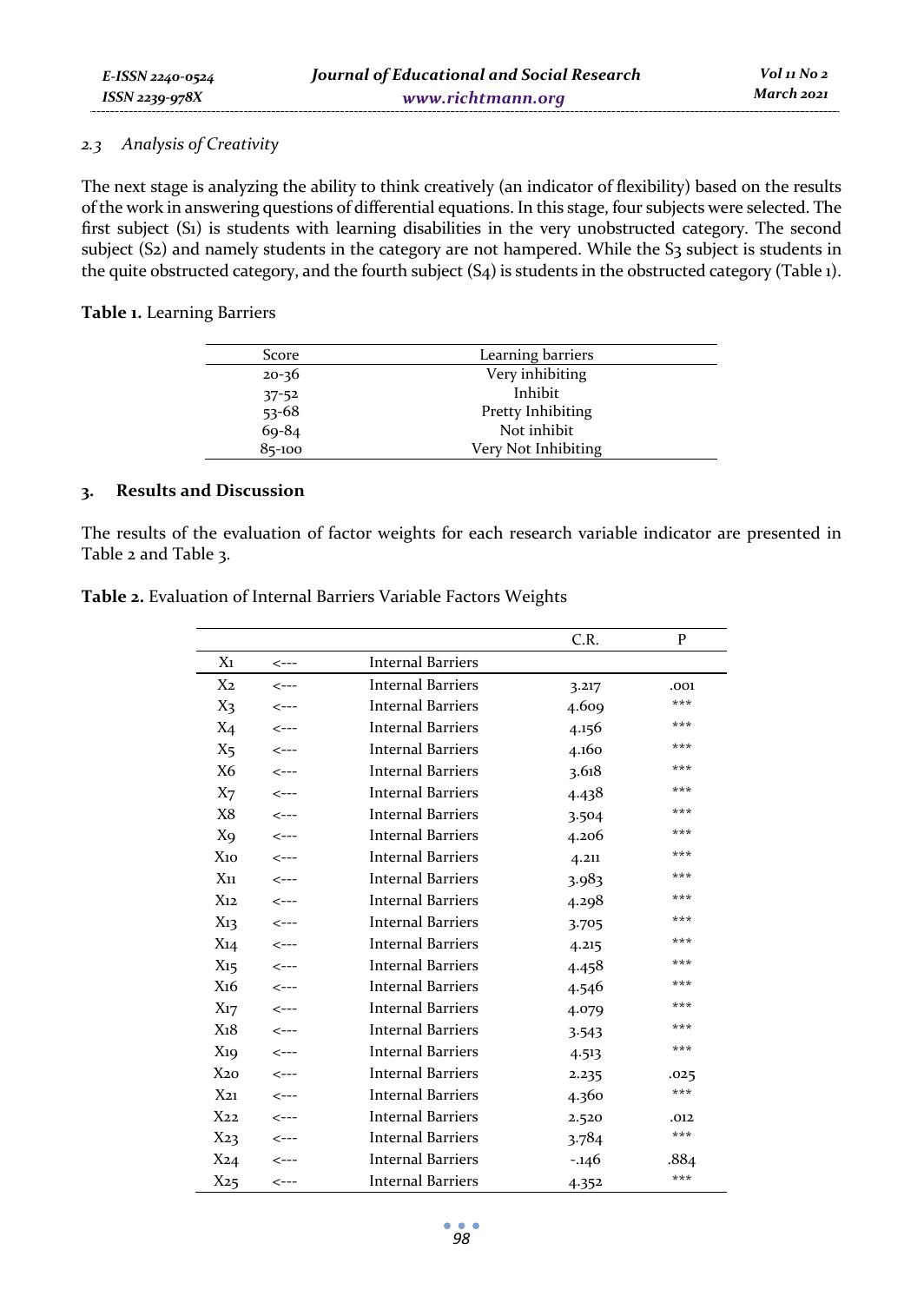| E-ISSN 2240-0524    | Journal of Educational and Social Research | Vol 11 No 2 |
|---------------------|--------------------------------------------|-------------|
| $ISSN$ 2239-97 $8X$ | www.richtmann.org                          | March 2021  |

Analysis of internal learning barriers in this study using 25 indicators (X1-X25). Evaluation of factor weights for the indicators of forming internal resistance variables (Table 2) resulted in six standardized regression weight values of more than 0.5 with a significance value of less than 0.05. These indicators are the X3, X15, X16, X19, X21, and X25 indicators. This means that the six indicators are appropriate measures for the internal resistance variable. Meanwhile, other indicators are used as supporting indicators.

**Table 3.** Evaluation of the Weights of External Barriers Variable Factors

|                 |                  |                          | C.R.     | P      |
|-----------------|------------------|--------------------------|----------|--------|
| X <sub>26</sub> | <---             | <b>External Barriers</b> |          |        |
| $X_{27}$        | $\leftarrow$ --- | <b>External Barriers</b> | $-5.789$ | ***    |
| X <sub>28</sub> | $\leftarrow$ --- | <b>External Barriers</b> | 4.367    | ***    |
| $X_{29}$        | $\leftarrow$ --- | <b>External Barriers</b> | 4.792    | ***    |
| X30             | $\leftarrow$ --- | <b>External Barriers</b> | .939     | .348   |
| $X_{31}$        | <---             | <b>External Barriers</b> | 2.570    | .010   |
| $X_{32}$        | <---             | <b>External Barriers</b> | 4.572    | ***    |
| $X_{33}$        | $\leftarrow$ --- | <b>External Barriers</b> | 4.237    | ***    |
| $X_{34}$        | $\leftarrow$ --- | <b>External Barriers</b> | 3.617    | ***    |
| $X_{35}$        | $\leftarrow$ --- | <b>External Barriers</b> | 3.634    | ***    |
| X <sub>36</sub> | $\leftarrow$ --- | <b>External Barriers</b> | 3.043    | .002   |
| $X_{37}$        | $\leftarrow$ --- | <b>External Barriers</b> | $-5.951$ | ***    |
| $X_38$          | $\leftarrow$ --- | <b>External Barriers</b> | $-6.213$ | ***    |
| X39             | $\leftarrow$ --- | <b>External Barriers</b> | $-6.161$ | ***    |
| $X_{40}$        | <---             | <b>External Barriers</b> | $-6.336$ | ***    |
| $X_{41}$        | <---             | <b>External Barriers</b> | $-6.254$ | ***    |
| $X_{42}$        | <---             | <b>External Barriers</b> | $-5.943$ | ***    |
| $X_{43}$        | $\leftarrow$ --- | <b>External Barriers</b> | 3.524    | ***    |
| X44             | <---             | <b>External Barriers</b> | 2.387    | .017   |
| $X_{45}$        | $\leftarrow$ --  | <b>External Barriers</b> | .967     | $-333$ |

Table 3 shows the evaluation of the factor weights for the indicators forming the external barrier variables. The number of indicators of variable external learning barriers, namely 20 indicators. Evaluation of factor weights obtained seven standardized regression weight values of more than 0.5 with a significance value less than 0.05, namely indicators  $X_{27}$ ,  $X_{37}$ ,  $X_{38}$ ,  $X_{39}$ ,  $X_{40}$ ,  $X_{41}$  and  $X_{42}$ . So that seven indicators can be used as an appropriate measure for the external resistance variable.

Evaluation of factor weights for indicators of self-efficacy variables produces eleven standardized regression weight values of more than 0.5 with a significance value of less than 0.05, namely indicators X46, X47, X48, X49, X50, X51, X52, X53, X54, X55, and X56 (Table 4). Analysis of the self-efficacy variable in this study used 25 indicators. This means that the eleven indicators of the 25 indicators are the right measures for the self-efficacy variable.

|                 |      |               | C.R.   |     |
|-----------------|------|---------------|--------|-----|
| X46             | <--- | Self_Efficacy |        |     |
| $X_{47}$        | <--- | Self_Efficacy | 12.346 | *** |
| X <sub>48</sub> | <--- | Self_Efficacy | 12.117 | *** |
| X49             | <--- | Self_Efficacy | 13.920 | *** |
| X50             | ---> | Self_Efficacy | 11.958 | *** |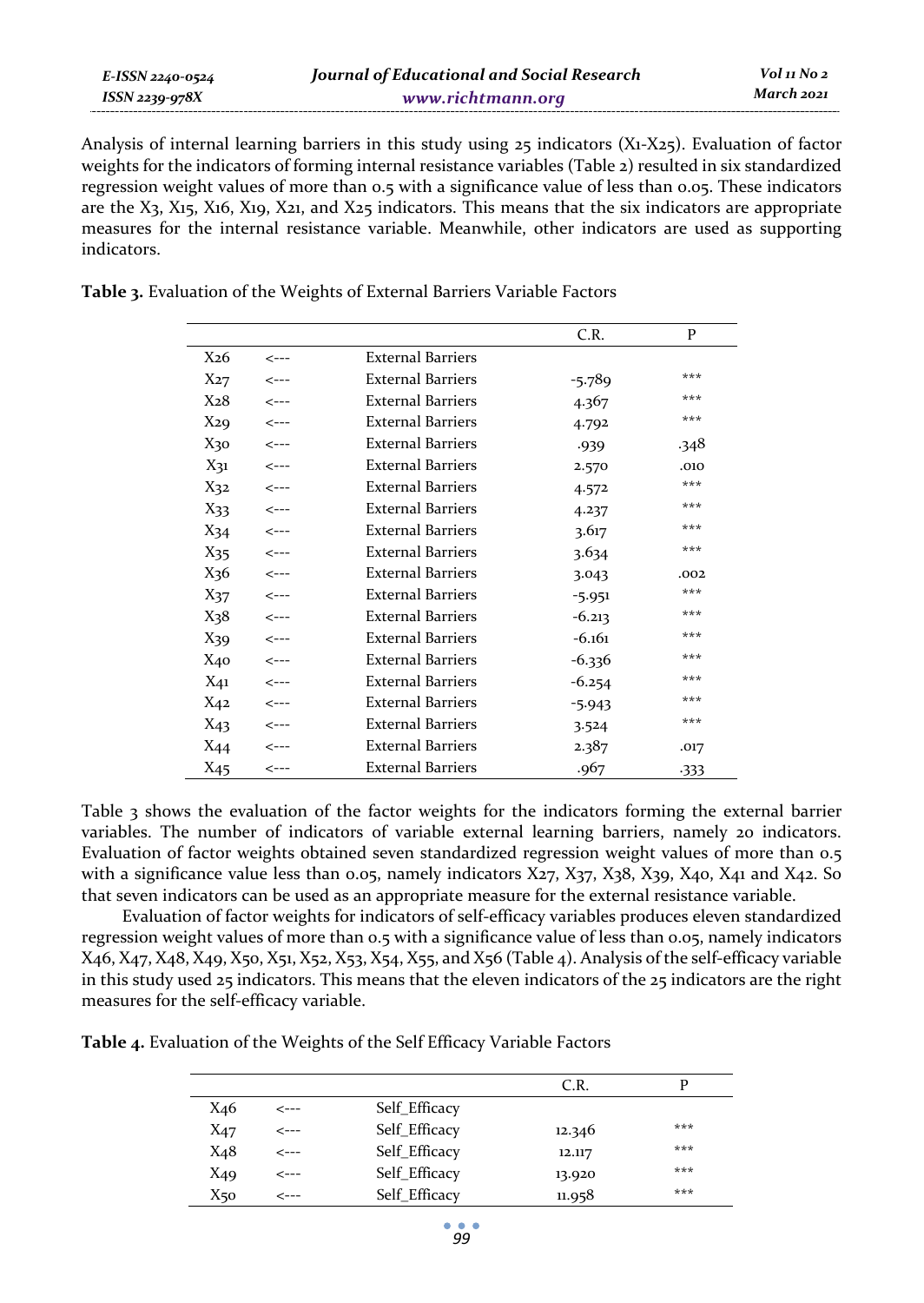| E-ISSN 2240-0524<br>ISSN 2239-978X |                 | <b>Journal of Educational and Social Research</b> | Vol 11 No 2<br>March 2021 |          |      |  |
|------------------------------------|-----------------|---------------------------------------------------|---------------------------|----------|------|--|
|                                    |                 |                                                   |                           | C.R.     | P    |  |
|                                    | $X_{51}$        | <---                                              | Self_Efficacy             | 12.667   | ***  |  |
|                                    | X52             | <---                                              | Self_Efficacy             | 12.603   | ***  |  |
|                                    | $X_{53}$        | <---                                              | Self_Efficacy             | 13.792   | ***  |  |
|                                    | X54             | <---                                              | Self_Efficacy             | 12.357   | ***  |  |
|                                    | X <sub>55</sub> | <---                                              | Self_Efficacy             | 13.467   | ***  |  |
|                                    | X <sub>56</sub> | <---                                              | Self_Efficacy             | 13.572   | ***  |  |
|                                    | X57             | <---                                              | Self_Efficacy             | $-442$   | .658 |  |
|                                    | $X_58$          | <---                                              | Self_Efficacy             | $-0.245$ | .807 |  |
|                                    | X59             | <---                                              | Self_Efficacy             | .390     | .697 |  |
|                                    | <b>X60</b>      | <---                                              | Self_Efficacy             | $-491$   | .624 |  |
|                                    | X61             | <---                                              | Self_Efficacy             | $-304$   | .761 |  |
|                                    | X62             | <---                                              | Self_Efficacy             | $-773$   | .440 |  |
|                                    | X63             | <---                                              | Self_Efficacy             | .630     | .529 |  |
|                                    | X64             | <---                                              | Self_Efficacy             | $-539$   | .590 |  |
|                                    | X65             | <---                                              | Self Efficacy             | .051     | .959 |  |

#### *3.1 Research Model Feasibility Testing*

The results of the full model SEM analysis are described in Figure 1. Figure 1 is an indicator analysis of the variable barriers to learning, self-efficacy on test scores using Table 2, Table 3, and Table 4. Figure 1 shows the effect of learning barriers (internal learning barriers and learning bridges). external) towards self-efficacy and on student academic achievement (SK). The internal learning barrier indicators used are six indicators and seven indicators for external learning barriers. Meanwhile, eleven indicators are used for self-efficacy.



**Figure 1.** Structural Equation Modelling Factors affecting Test Score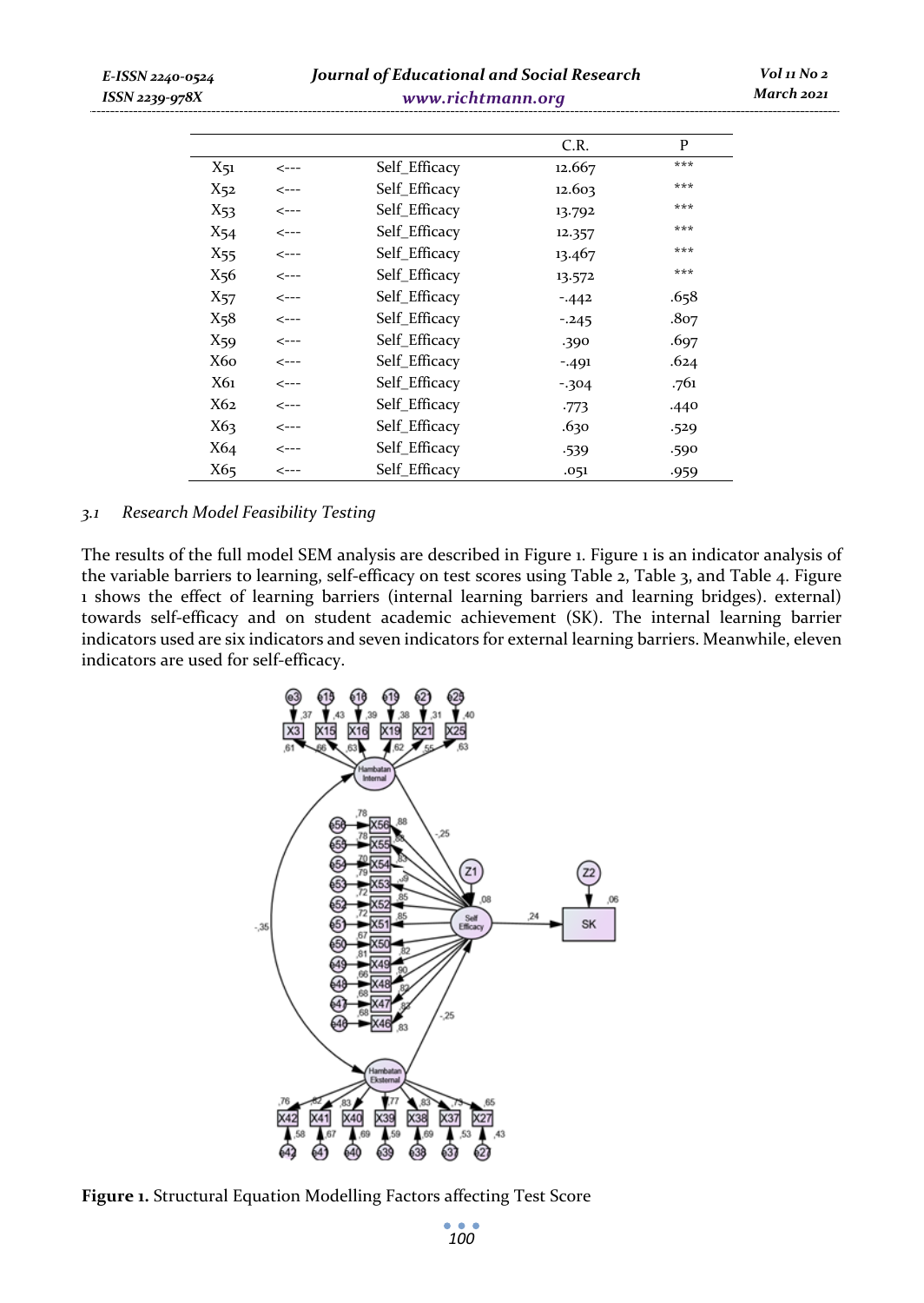The results of the empirical model test developed in this study carried out the goodness of fit test by evaluating the statistical and non-statistical values of the research results with the required values  $(Table 5)$ .

| The goodness of Fit Indeks | Cut off Value | Results | Model Evaluation |
|----------------------------|---------------|---------|------------------|
| Chi-Square $(df = 272)$    | < 311.467     | 516.425 | Not good         |
| Probability                | $\geq 0.05$   | 0.000   | Not good         |
| CMIN/DF                    | $\leq$ 2.00   | 1.899   | Good             |
| <b>GFI</b>                 | $\geq 0.90$   | 0.730   | Not good         |
| AGFI                       | $\geq 0.90$   | 0.678   | Not good         |
| TLI                        | $\geq 0.95$   | 0.897   | Not good         |
| <b>CFI</b>                 | $\geq 0.95$   | 0.907   | Not good         |
| <b>RMSEA</b>               | $\leq 0.08$   | 0.079   | Good             |

**Table 5.** The goodness of Fit Test Research Model

Based on the results of the feasibility test of the model presented in Table 5, it shows that the calculated Chi-Square value does not meet the predetermined criteria, namely the calculated Chi-Square value (516,425) more than Chi-Square table (311,467) which means the model is not fit. However, it should be noted that the Chi-Square value is very vulnerable to the number of samples so it is necessary to evaluate another index value. The results of the research model test show that the CMIN / DF and RMSEA index values meet the fit criteria. RMSEA (The Root Mean. Square. Error of. Approximation) is another test tool showing the goodness-of-fit that can be expected if the model is estimated in the population. RMSEA value that is less than or equal to 0.08 is an index for the acceptance of a model that shows a close fit of the model based on the degrees of freedom. Based on this study, the RMSEA value obtained was 0.079. Thus, this model is considered a very good fit because the RMSEA value is less than 0.08.

Meanwhile, CMIN/DF (The Minimum Sample Discrepancy Function Divided with Degree of Freedom) is an indicator to measure the fitness level of a model. In this case, CMIN/DF is nothing but statistic-Chi-Square,  $\chi^2$  divided by its DF so it is called relative  $\chi^2$ . A relative value of Nilai2 less than 2.0 or less than 3.0 is an indication of an acceptable fit between the model and data. The CMIN/DF value of this research model is 1.899. Thus this model is a very good fit because the CMIN/DF value is less than 2.0. Thus, based on the RSMEA and CMIN/DF values, this model is in a good category so that it can be used as a basis for concluding that the empirical model developed is a fit model following the estimated population.

# *3.2 Hypothesis test*

After conducting an assessment of the assumptions that exist in SEM, then testing the hypothesis. The testing of the four hypotheses proposed in this study was carried out by analyzing the value of the Critical Ratio (CR) and the probability of a causality relationship (Table 6).

**Table 6.** Regression coefficient values and t count (shown in column CR)

|               |      |                          | C.R      |      |
|---------------|------|--------------------------|----------|------|
| Self Efficacy | <--- | Internal Barriers        | $-2.316$ | .021 |
| Self Efficacy | <--- | <b>External Barriers</b> | $-2.574$ | .010 |
| SK            | ---- | Self Efficacy            | 2.837    | .005 |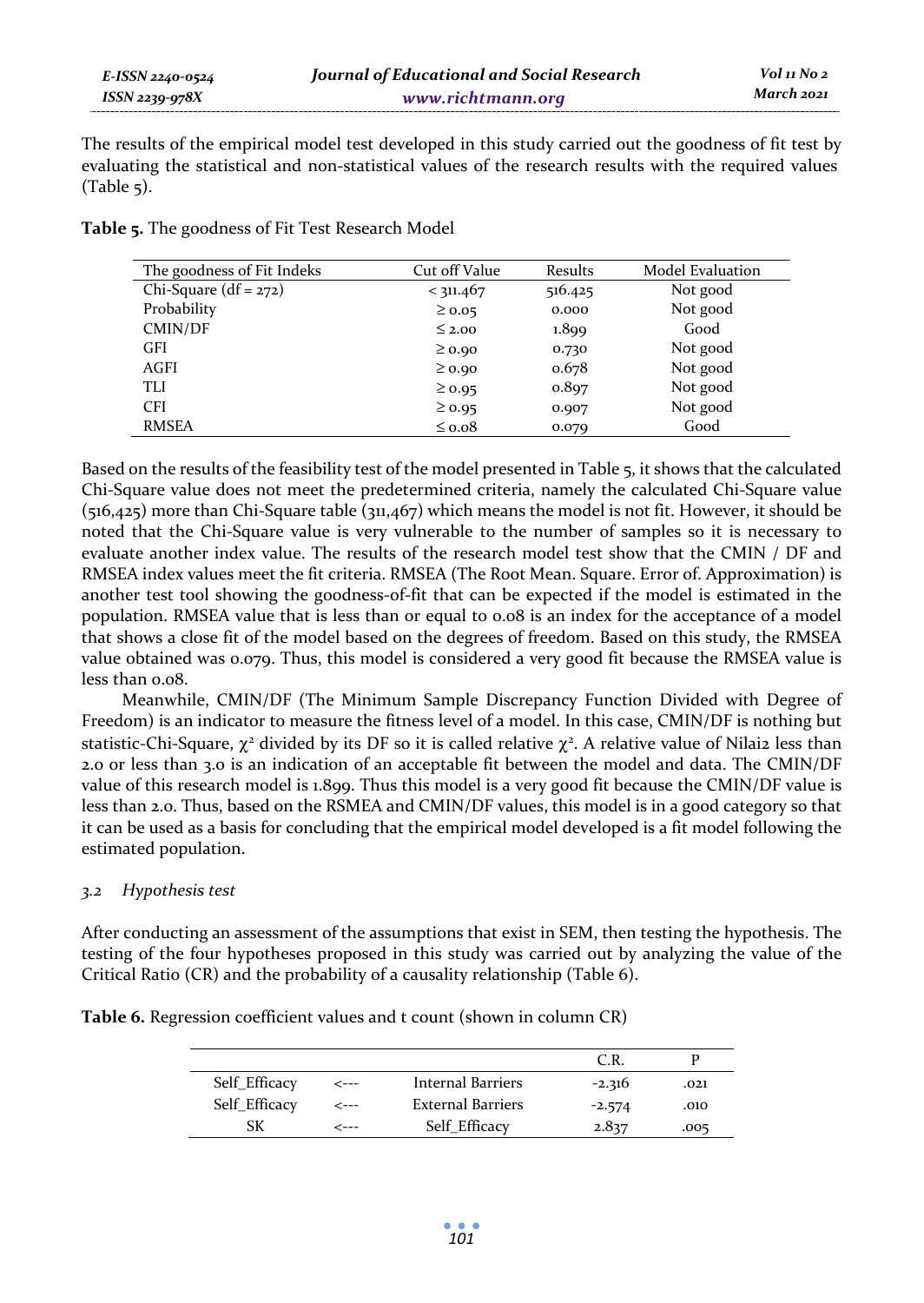# *3.3 The Effect of Internal Barriers to Self -Efficacy*

Testing the influence on the variable internal learning barriers and self-efficacy produces a CR value of -2.316 less than 1.98 (from the t table) with a significance value of 0.021 less than 0.05. These statistical results indicate that there is a significant effect that internal learning barriers are statistically proven to have a significant negative effect on self-efficacy. It has a negative effect because when students are not very obstructed in learning, they have good (high) self-efficacy.

# *3.4 The Effect of External Barriers to Self-Efficacy*

Furthermore, testing the influence on the variable external learning barriers and self-efficacy resulted in a CR value of -2.574 less than 1.98 with a significance value of 0.010 less than 0.05. These statistical results indicate that there is a significant effect that external learning barriers are statistically proven to have a significant negative effect on self-efficacy. The results of this test yield the same conclusions as to the effect of internal learning barriers on self-efficacy.

# *3.5 Effect of Self-Efficacy on Test Score*

Testing the influence on the self-efficacy variable and self-test scores resulted in a CR value of 2.837 more than 1.98 with a significance value of 0.005 less than 0.05. These statistical results indicate that there is a significant effect that self-efficacy is statistically proven to have a significant positive effect on the test score (SK). The increase in student self-efficacy has an impact on the increase in academic learning outcomes. Students who have good and high self-efficacy academically have a high test score or a learning achievement.

# *3.6 Student Creativity*

The subjects of qualitative analysis in this study were taken four, namely S<sub>1</sub>, S<sub>2</sub>, S<sub>3</sub>, and S<sub>4</sub>. While the subject because for the subject with the very obstructed category, there is no. A qualitative discussion of the answers to student test results using differential equations with problems with population growth (Figure 2):

> The annual population growth rate of a country is 0.1 times its current population. a. Suppose the current population is 100 inhabitants, what will be the population after 50 years? b. If the current population is 150 inhabitants, then in 2030 a disease outbreak occurs so that 5000 people die, what will the population be in 2050?

# **Figure 2.** Problem of Mathematics

Mathematical steps are used by S1 subjects (very unobstructed) to determine the answer to population growth problems. This subject presents the mathematical imagination in the form of a differential equation model along with the steps for its solution. The questions submitted provide relatively much information and solutions. Also, the questions provide communicative information. The completion of S1 subjects is different from other subjects because other subjects focus more on trying directly in finding solutions to problems that have been given. Almost all subjects can provide ideas to answer the problem well. Apart from the S2 subject (not obstructed), other subjects gave the final answer in the form of a number because that subject translated the results of the calculation into numerical form. Unlike the S<sub>2</sub> subject where the S<sub>2</sub> subject gives the final result only in a mathematical form. Therefore, even with the same initial value of e, each subject has a different calculation. This different calculation becomes an interesting thing. As in the S<sub>1</sub> subject explicitly determines the value of  $e = 2.72$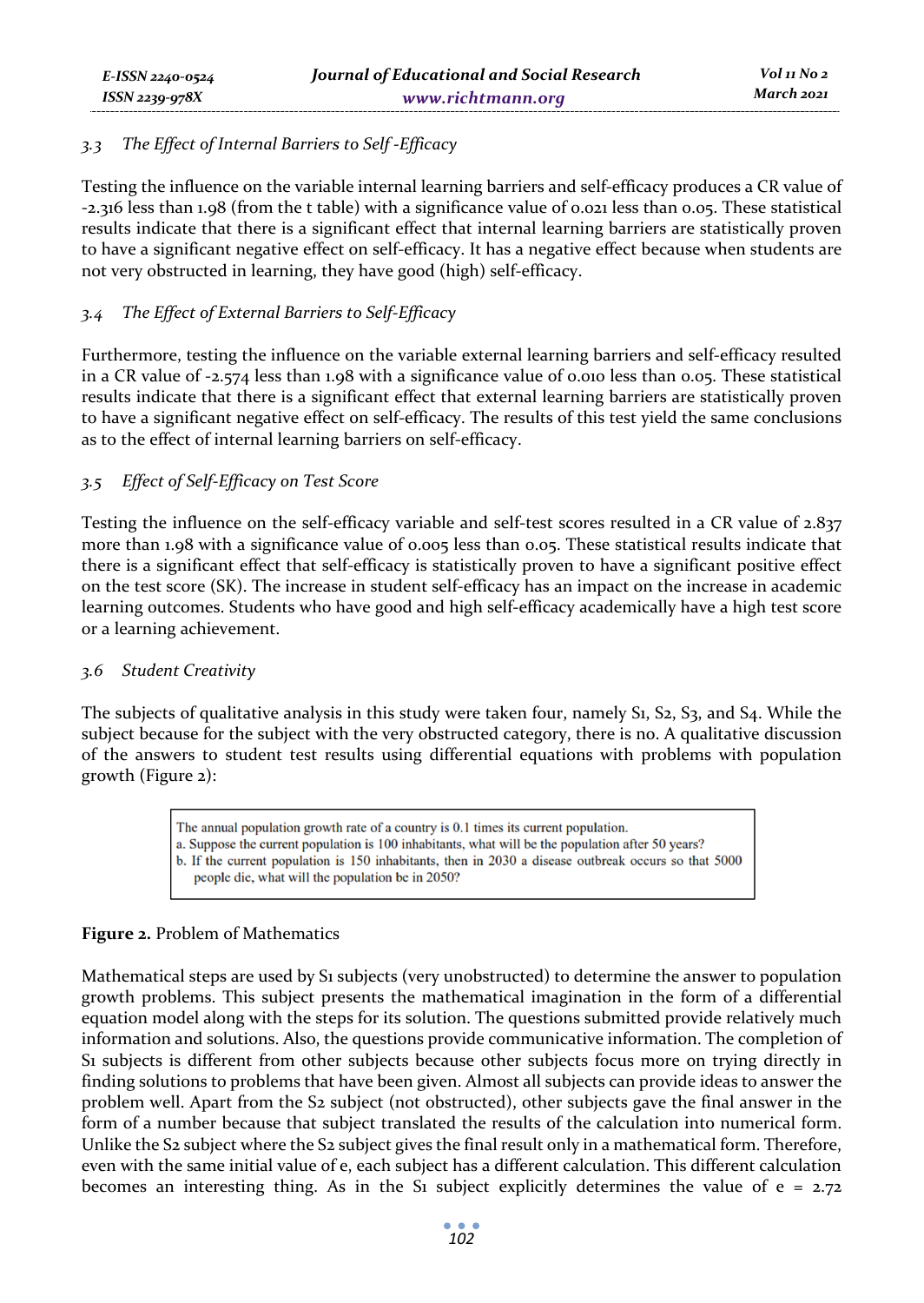| E-ISSN 2240-0524 | Journal of Educational and Social Research | Vol 11 No 2 |
|------------------|--------------------------------------------|-------------|
| ISSN 2239-978X   | www.richtmann.org                          | March 2021  |

(exponential value), while other subjects do not. This is indicated by the final calculation as the result of different numbers but the process of working out is mathematically correct. Therefore, students have poor calculation skills and tend to be in a hurry. Also, the subject is still not maximal in terms of accuracy and evaluating answers. Especially in terms of decimal determination and truncation. So that the results of the calculation of many populations are not correct at the time  $(t + 50)$ , ti, and t2. This is because the subject uses inappropriate tools in calculations.

It appears that no subject has given a different answer. This means that all subjects have an answer in the same way and have one alternative answer. The background of mathematical problems is generally presented by the S1 subject. Then the subject develops the background of the problem into a mathematical model of differential equations. So that the subjects S1, S3, and S4 solve problems by explaining the stages. Meanwhile, mathematical operations in determining the final model are directly carried out by the S<sub>2</sub> subject. In contrast to the subjects  $S_3$  (quite obstructed) and  $S_4$  (hampered) by explaining the stages of completion but did not provide a detailed and complete explanation and narrative as in the S1 subject. In performing calculations by providing information at each stage it is more mathematical and operational. So that students only focus on calculations to determine the final solution or answer. However, information related to the problem and its solution is not completely conveyed. This shows that the explanation and calculation results are only mathematical narrative. So that students in answering are also determined by the presentation of the questions given and the form of mathematical problems. With contextual questions, it can provide a challenge for students to present a variety of information. The explanation above explains that students have different imaginations according to their understanding. This has an impact on the information conveyed by students with different results. So that a good image by providing creative descriptions and many are shown by the S<sub>1</sub> subject.

### **4. Conclusion**

Student learning outcomes both inside and outside the classroom are influenced by many things. Among them are learning barriers experienced by students (derived from internal barriers to students and barriers originating from the learning environment). Another factor is the student's self-efficacy in overcoming the learning process. In this study, student learning barriers did not have a positive effect on student self-efficacy. When students experience obstacles (internal and external) in carrying out learning activities, the student's self-efficacy decreases, conversely when students do not experience obstacles, the student's self-efficacy in learning is better. Meanwhile, self-efficacy has a positive effect on learning outcomes. This shows that the achievement of student learning outcomes is higher when the self-efficacy is higher. Student academic achievement is not low when self-efficacy is not low. From the selected subjects, the results of observations on the written test description and interviews showed that student creativity was influenced by self-efficacy. Subjects with the very category are not hampered in solving math problems (differential equations) provide a lot of information on the results of the answers to the questions. On the other hand, for students who are in the category of lack of obstruction, the information in providing answers is limited. The only solution is to answer questions.

#### **References**

- Aghazade, S., & Moheb, N. (2017). Investigating the relationship between Emotional Intelligence with Academic Self-Efficacy in Orumia High School Students. *International Journal of Philosphy and Social-Psycholgical Sciences*, *3*(2), 19–27. https://sciarena.com/storage/models/article/pw8ZF9mpPRXKldlSjL1up76j1fObkPfIwg6LyYxhu1MPu1 FPXtqvKOnrYl7j/investigating-the-relationship-between-emotional-intelligence-with-academic-self-efficacy-inorumi.pdf
- Akgul, S., & Kahveci, N. G. (2016). A Study on the Development of a Mathematics Creativity Scale. *Eurasian Journal of Educational Research*, *62*, 57–76. https://doi.org/10.32761/kjip.2018..54.004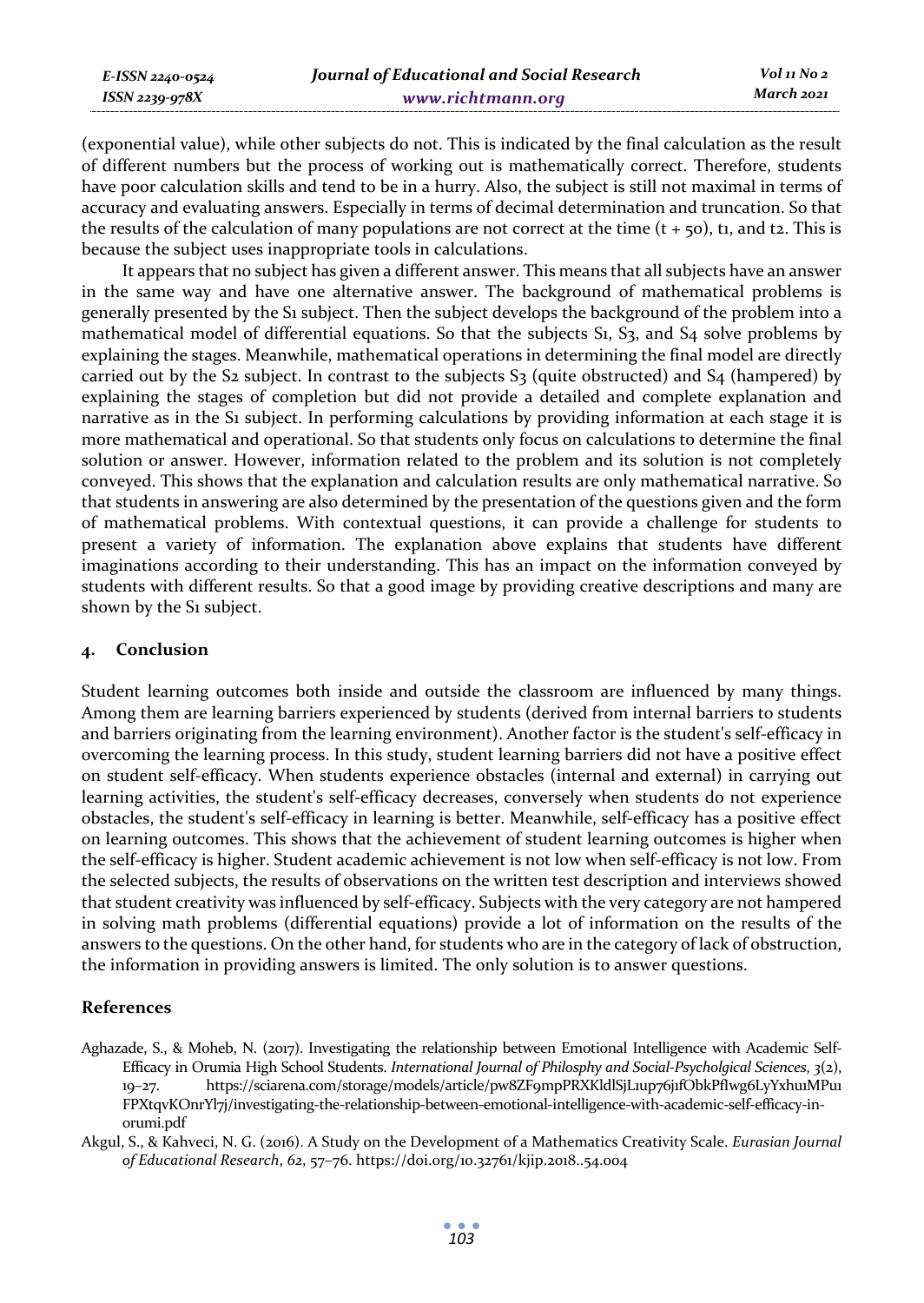- Al-Azawei, A., Parslow, P., & Lundqvist, K. (2016). Barriers and opportunities of e-learning implementation in Iraq: A case of public universities. *International Review of Research in Open and Distance Learning*, *17*(5), 126–146. https://doi.org/10.19173/irrodl.v17i5.2501
- Al-Sehli, L. J., & Maroof, N. (2020). Language Barriers in Teaching and Understanding Mathematics : Teachers ' and Students ' Perceptions. *Journal of Applied Linguistics and Language Research*, *7*(1), 125–134. http://jallr.com/~jallrir/index.php/JALLR/article/view/1078/pdf1078
- Andini, W., & Jupri, A. (2016). Student Obstacles in Ratio and Proportion Learning. *Journal of Physics: Conference Series*, *755*(1), 1–6. https://doi.org/10.1088/1742-6596/755/1/011001
- Ayele, M. A. (2016). Mathematics Teachers' Perceptions of enhancing Students' Creativity in Mathematics. *IEJME-Mathematics Education*, *11*(10), 3521–3537. https://www.iejme.com/download/mathematics-teachersperceptions-on-enhancing-students-creativity-in-mathematics.pdf
- Carney, M. B., Brendefur, J. L., Thiede, K., Hughes, G., & Sutton, J. (2014). Statewide Mathematics Professional Development: Teacher Knowledge, Self-Efficacy, and Beliefs. *Educational Policy*, *30*(4), 1–34. https://doi.org/10.1177/0895904814550075
- Castro, S. B. E., Castillo, Mi. A. S., Quiroz, C. O. A., & Hernandez, L. F. B. (2020). Measurement Model and Adaptation of a Self-Efficacy Scale for Mathematics in University Students. *SAGE Open*, *10*(1), 1–10. https://doi.org/10.1177/2158244019899089
- Cesaria, A., & Herman, T. (2019). Learning Obstacle in Geometry. *Journal of Engineering Science and Technology*, *14*(3), 1271–1280. http://jestec.taylors.edu.my/Vol%2014%20issue%203%20June%202019/14\_3\_12.pdf
- Dagdag, J. D., Anoling, O. C., Salviejo, R. P., Pascual, J. F., & Dagdag, J. M. H. (2020). Development of Problem-Solving Efficacy Scales in Mathematics. *Universal Journal of Educational Research*, *8*(6), 2397–2405. https://doi.org/10.13189/ujer.2020.080624
- Erlisa, W., & Prabawanto, S. (2019). Identification Of Learning Obstacle In Trigonometry Materials In Senior High School. *1st International Seminar STEMEIF (Science, technology, Engineering and Mathematics Learning International Forum)*, *1*, 490–499. https://proceedings.pgsd.ump.ac.id/index.php/stemeif/article/view/63
- Gao, J. (2019). Sources of Mathematics Self-Efficacy in Chinese Students: a Mixed-Method Study with Q-Sorting Procedure. *International Journal of Science and Mathematics Education*, *18*(4), 713–732. https://doi.org/10.1007/s10763-019-09984-1
- Gurjanow, I., & Ludwig, M. (2020). Mathematics Rails and Learning Barriers. In G. Kaiser & G. A. Stillman (Eds.), *Mathematical Modelling Education and sense-making* (pp. 253–264). Springer, Switzerland. https://doi.org/10.1007/978-3-030-37673-4\_23
- Haavold, P. Ø. (2018). An Investigation of the Relationship between Age, Achievement, and Creativity in Mathematics. *Journal of Creative Behavior*, 1–12. https://doi.org/10.1002/jocb.390
- Julaihi, N. H., Voon, L. L., & Tang, H. E. (2020). Teachers' Efficacy Beliefs in Mathematics Teaching: A Study of Public Primary Schools in Sarawak. *International Journal of Service Management and Sustainability*, *5*(1), 63– 82. https://doi.org/10.24191/ijsms.v5i1.9860
- Kisanga, S. E. (2019). Barriers to Learning Faced by Students Who are Deaf and Hard of Hearing in Higher Education Institutions in Tanzania. *PED NO*, *2*(37), 201–218. http://www.journals.udsm.ac.tz/index.php/ped/article/view/3510/3345
- Krishna Prasad Adhikari. (2020). Self-Efficacy Beliefs Among School Mathematics Teachers of Nepal. *International Journal of Research -GRANTHAALAYAH*, *8*(07), 192–204. https://doi.org/10.29121/granthaalayah.v8.i7.2020.694
- Levenson, E. (2013). Exploring Ava's developing sense for tasks that may occasion mathematical creativity. *Journal of Mathematics Teacher Education*, *18*(1), 1–25. https://doi.org/10.1007/s10857-013-9262-3
- Li, L., Peng, Z., Lu, L., Liao, H., & Li, H. (2020). Peer Relationships, Self-efficacy, Academic Motivation, and Mathematics Achievement in Zhuang adolescents: A Moderated Mediation Model. *Children and Youth Services Review*, *118*, 105358. https://doi.org/10.1016/j.childyouth.2020.105358
- Lishinski, A., Yadav, A., Good, J., & Enbody, R. (2016). Learning to Program: Gender Differences and Interactive Effects of Students' Motivation, Goals, and Self-Efficacy on Performance. *ICER 2016 - Proceedings of Conference on International Computing Education*, *September*, 211–220. https://doi.org/10.1145/2960310.2960329
- Mangwende, E., & Maharaj, A. (2020). Barriers to Mathematics Teachers' Use of Their Knowledge of Students' Learning Styles in Mathematics Teaching: A Case of Secondary Schools in Zimbabwe. *EURASIA Journal of Mathematics, Science and Technology Education*, *16*(1), 1–15. https://doi.org/10.29333/ejmste/109198
- Martinez, A., Mcmohan, S. D., Coker, C., & B.Keys, C. (2016). Teacher Behavioral Practices: Relations to Student Risk Behaviors, Learning Barriers, and School Climate. *Psychology in the Schools*, *53*(8), 817–830. https://doi.org/10.1002/pits